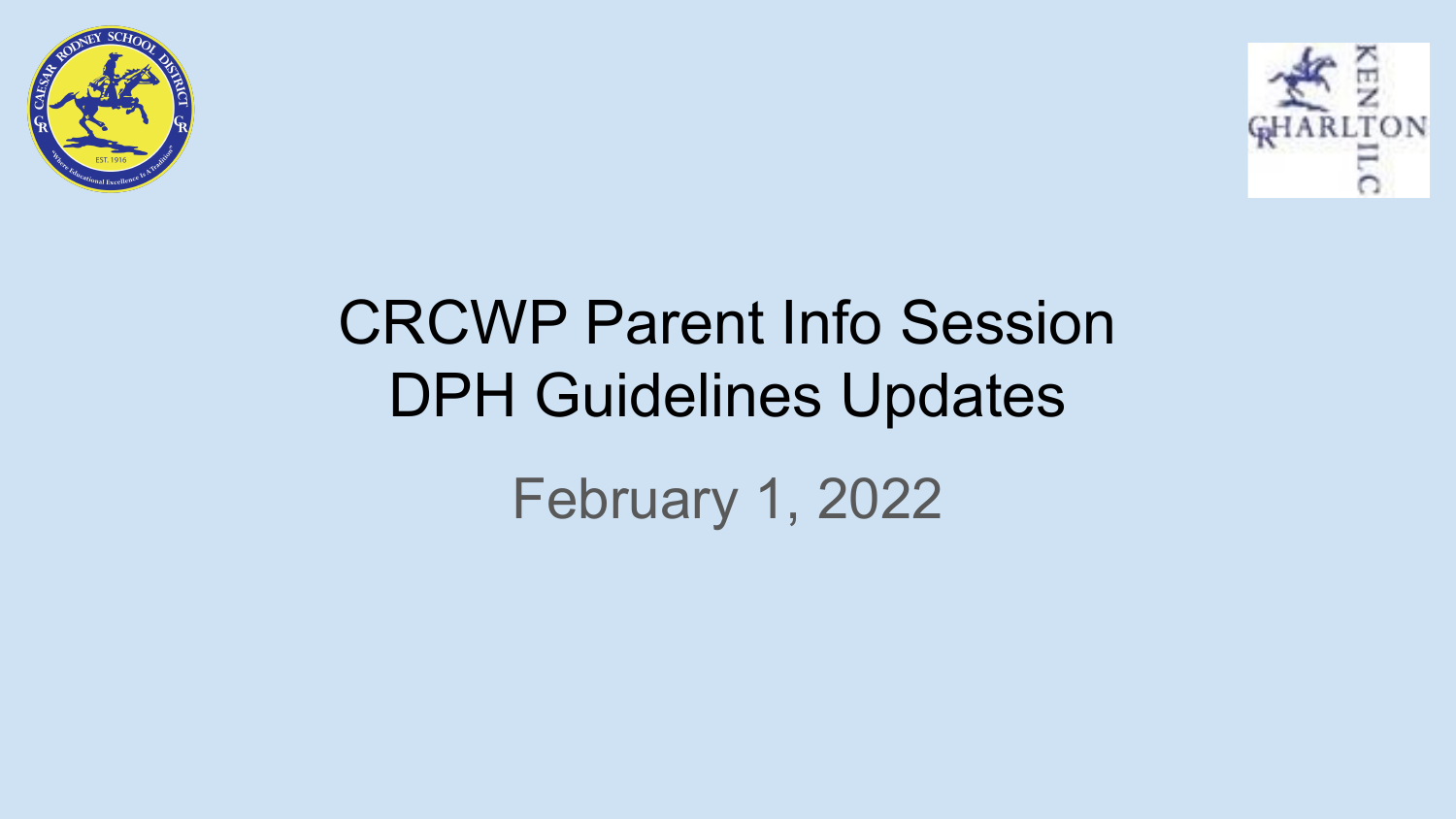

## Admin Contact Info



**Please email your questions, concerns, and suggestions to:**

**Ashley Matticks, Asst Principal: [ashley.matticks@cr.k12.de.us](mailto:ashley.matticks@cr.k12.de.us)**

**● Onsite 3-5, MS, and Adult; Offsite Elementary**

**Brian Daube, Asst Principal: [brian.daube@cr.k12.de.us](mailto:brian.daube@cr.k12.de.us)**

**● Onsite EC, PK, K-2; Offsite MS**

**Megan Polichetti, Asst Principal: [megan.polichetti@cr.k12.de.us](mailto:megan.polichetti@cr.k12.de.us)**

**● Onsite/Offsite High School; R2S; Project SEARCH**

**Chrissy Bevenour, Asst. Principal: [christina.bevenour@cr.k12.de.us](mailto:christina.bevenour@cr.k12.de.us)**

**Tina Sander-Loftus, Principal: tina.sander-loftus@cr.k12.de.us**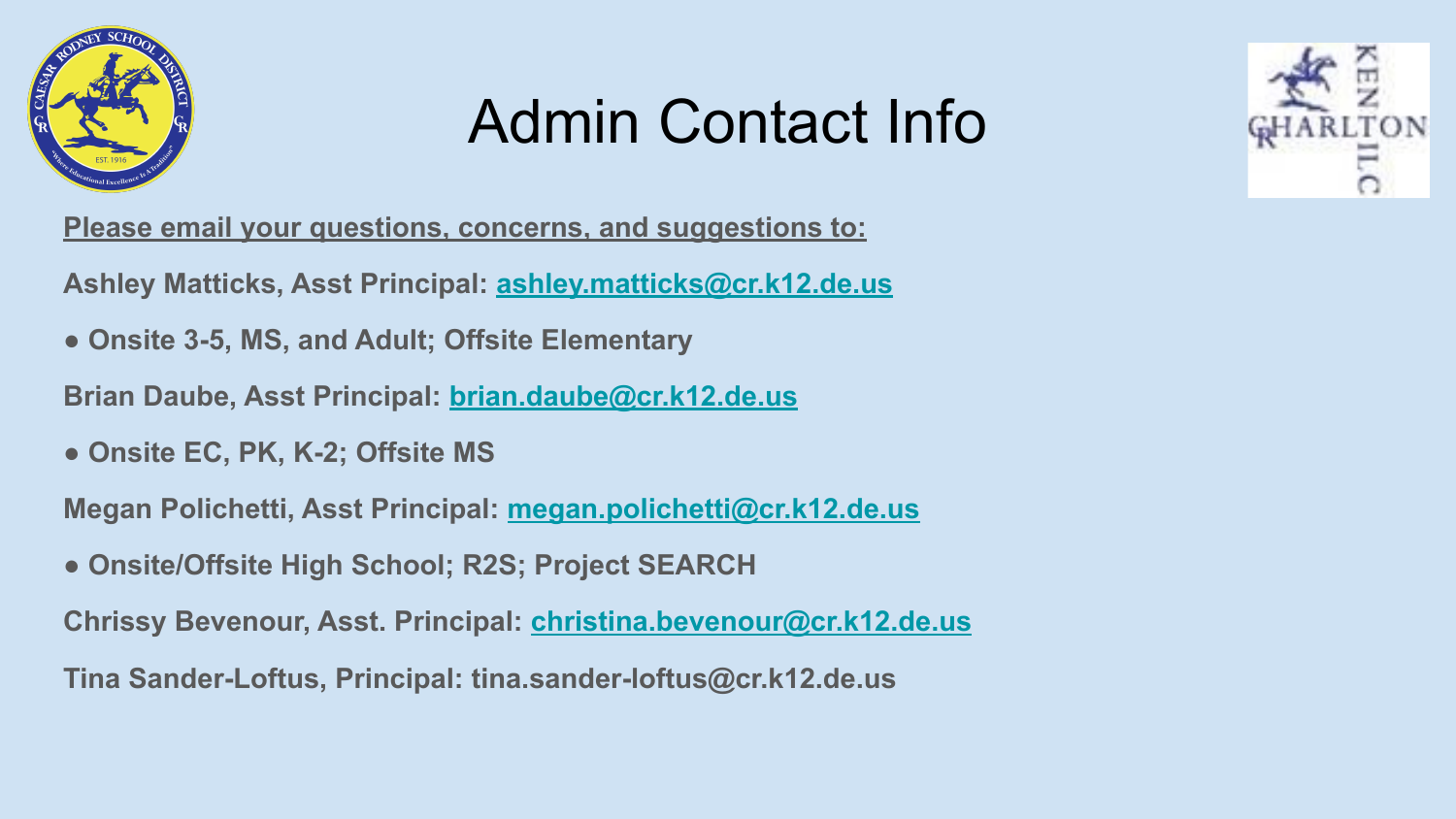

# Nursing Contact Info



- **Delane Saxton (JSC onsite): [delane.saxton@cr.k12.de.us](mailto:delane.saxton@cr.k12.de.us)**
- **Gwen Clark (JSC onsite): [gwen.clark@cr.k12.de.us](mailto:gwen.clark@cr.k12.de.us)**
- **Colleen O'Brien (JSC offsite/ILC): [colleen.obrien@cr.k12.de.us](mailto:colleen.obrien@cr.k12.de.us)**
- **Lisa Winter-Peterson (JSC offsite/ILC): [lisa.winter-peterson@cr.k12.de.us](mailto:lisa.winter-peterson@cr.k12.de.us)**

**Lisette Ball: JSC nurse clerk: [lisette.ball@cr.k12.de.us](mailto:lisette.ball@cr.k12.de.us)**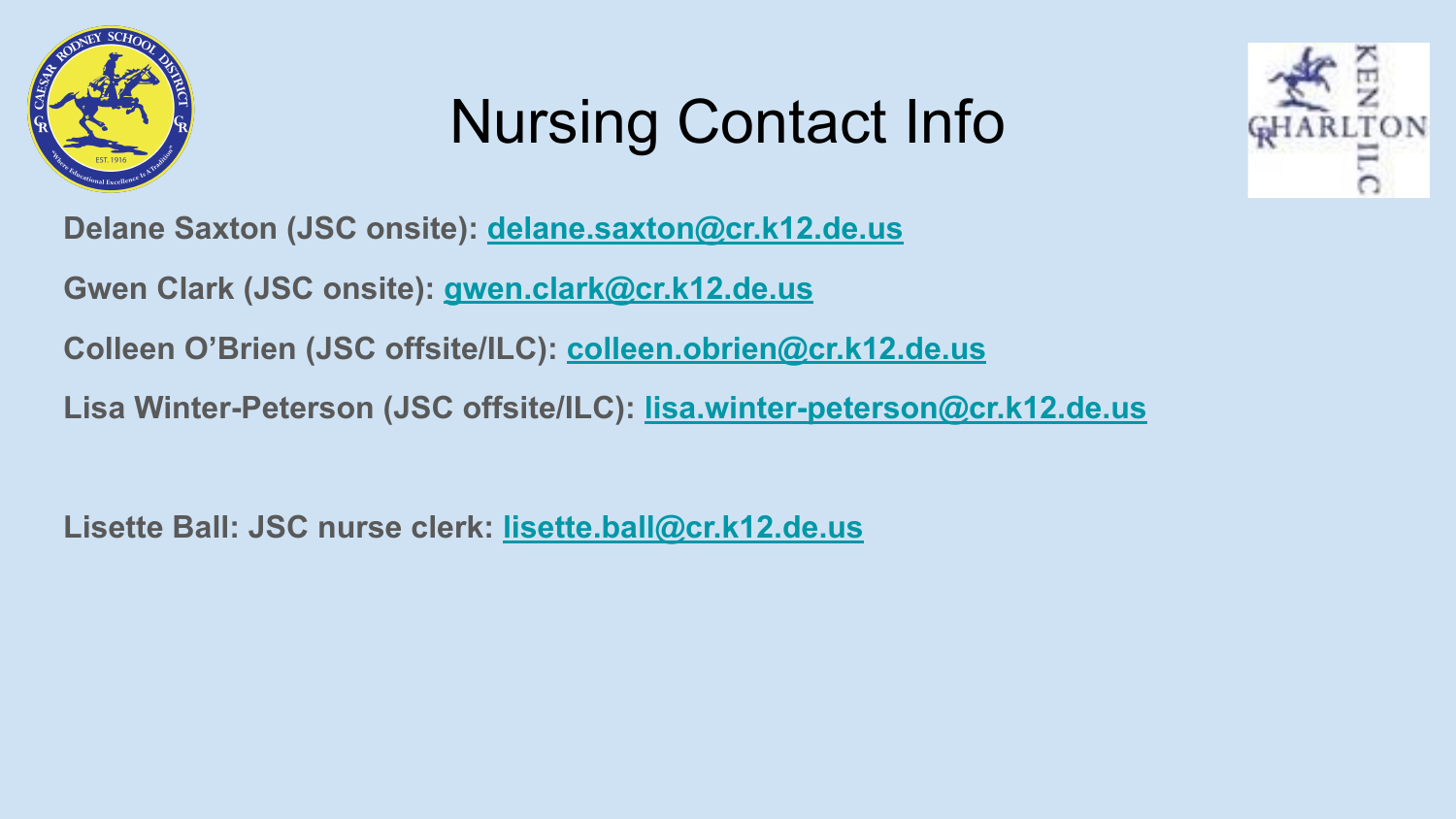

## Updates on DPH Guidelines



## **How We Stay Current:**

- Regular attendance at state-wide DOE/DPH meetings (twice weekly)
- **Frequent discussions with DPH**
- Regular meetings and discussions with other Special Schools in DE
- Website DOE/DPH Guidance Documents
- CDC Guidance & Website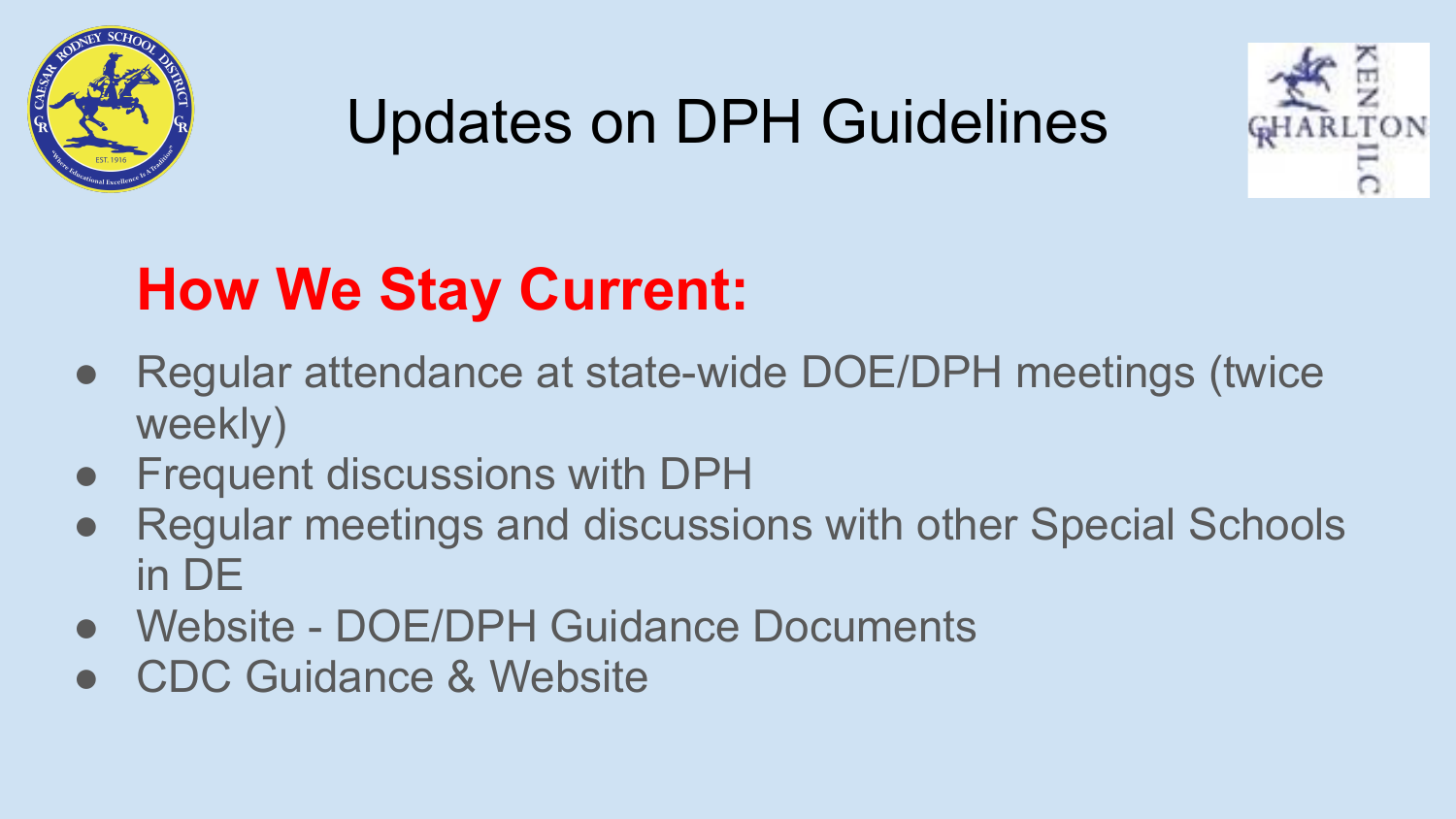

### Isolation vs Quarantine



**Isolation** separates sick people with a contagious disease from people who are not sick. (For positive cases).

**Quarantine** separates and restricts the movement of people who were exposed to a contagious disease to see if they become sick. (People who have been exposed to a positive case).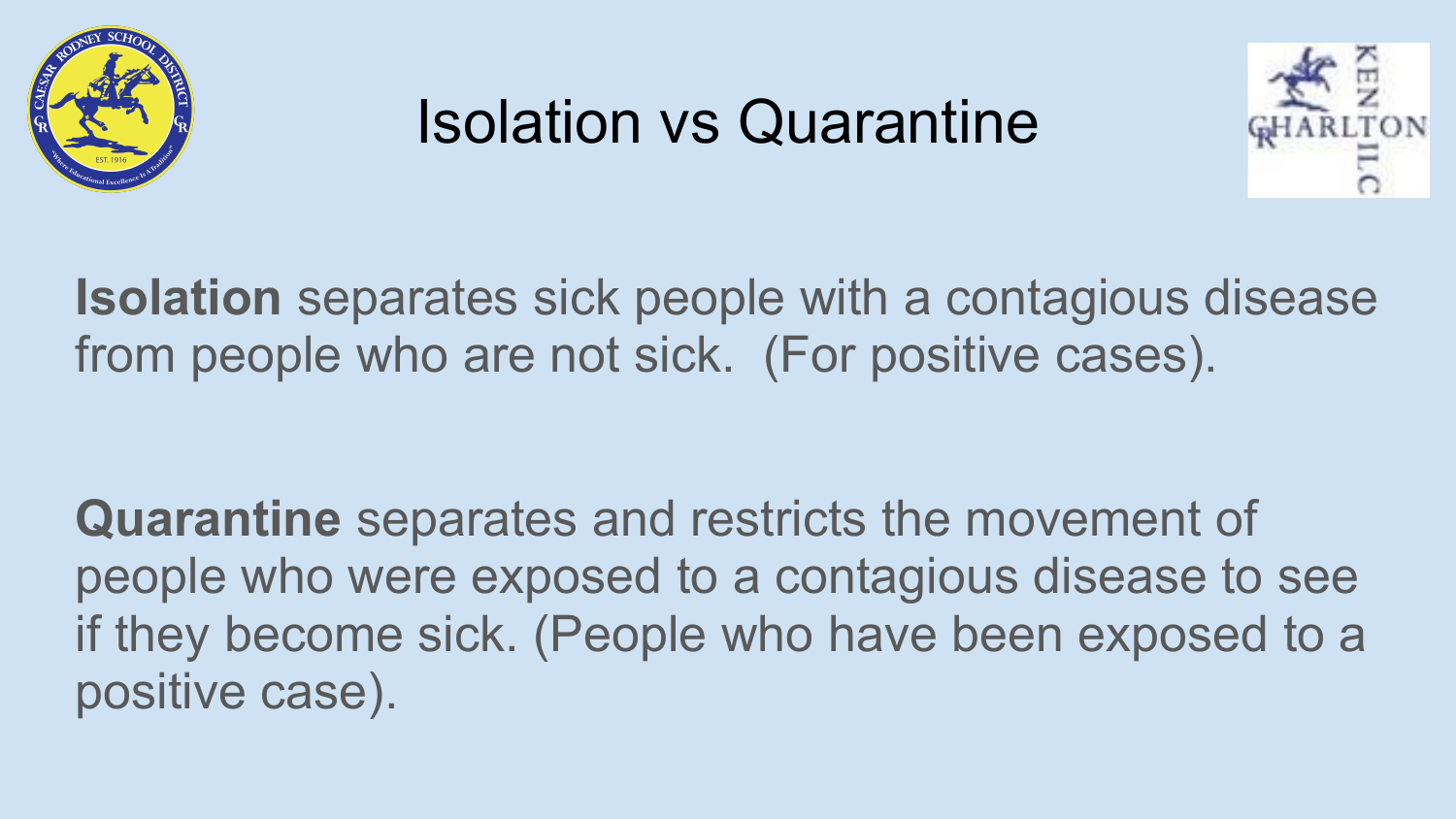### **What has not changed?**

- **Incubation period** (when you are infected until when you might see symptoms). Remains 2-14 days. Average 5 days but may be shorter with Omicron
- **○ • Infectious period -** Period of time you are infectious to others if you are positive - 48 hours before symptoms appear (or first positive test if asymptomatic) until 10 days after.

#### **What has changed?**

**The APPROACH to management of the isolation & quarantine periods to allow people to return to school and work to support society's ability to function.**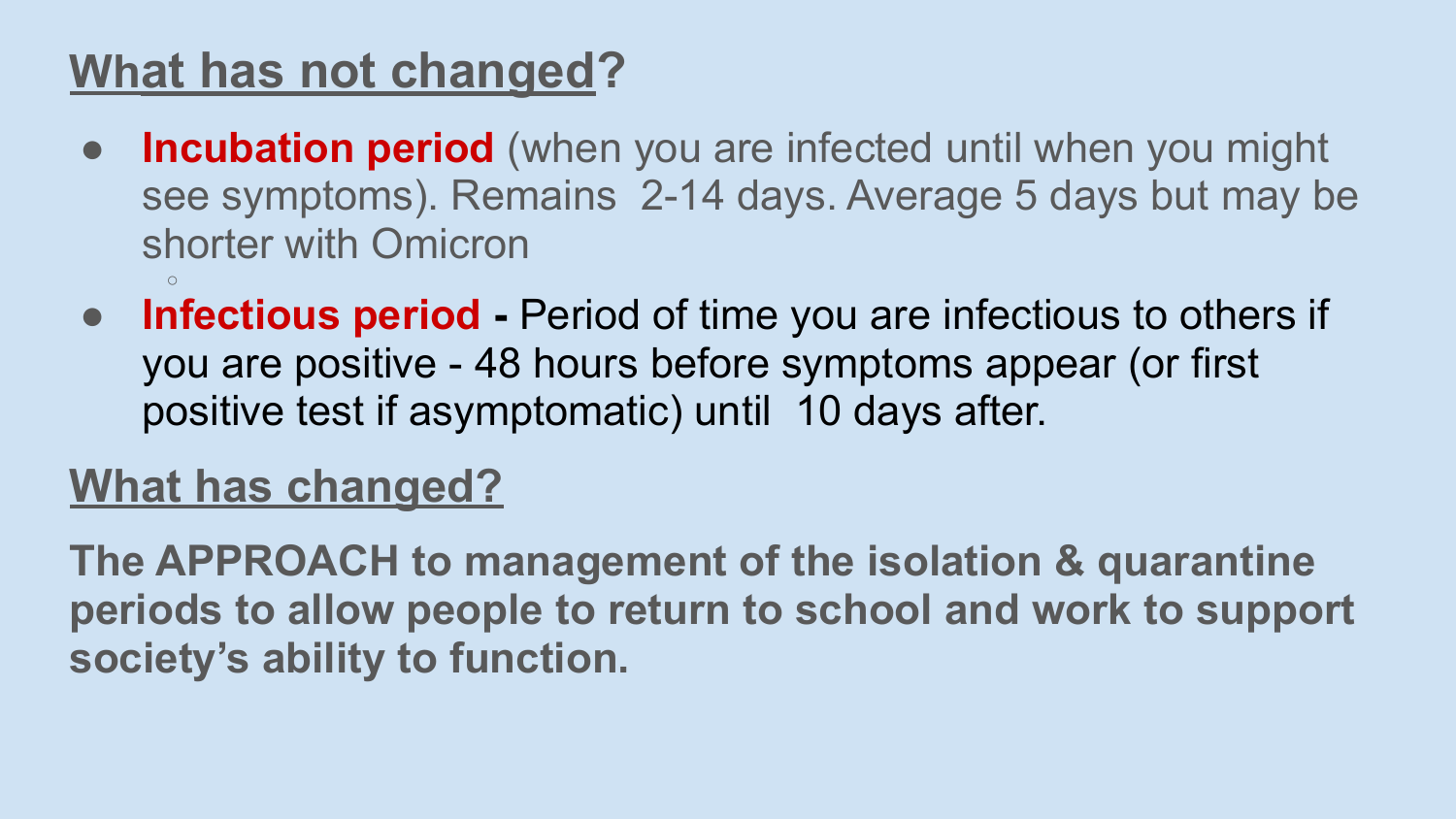#### **ISOLATE – For 5 days, regardless of vaccination status**

- Report positive case to school nurse/COVID coordinator.
- Provide information for any close contacts from the school environment.
- With Symptoms:
	- 1) You can end isolation **5 days after** symptoms first appeared
		- IF: 24 hours with no fever without the use of fever-reducing medications
		- IF: Other symptoms of COVID-19 are improving (loss of taste/smell may last weeks and should not delay end of isolation)
		- AND: You must wear a well-fitting mask for the following 5 days when around others, both at home, and outside-of-the home.

#### • Without Symptoms:

- Isolate for 5 days since your positive COVID-19 test. You must wear a wellfitting mask for the following 5 days when around others, both at home, and outside-of-the home.
- If you are unable to wear a mask, isolate for 10 days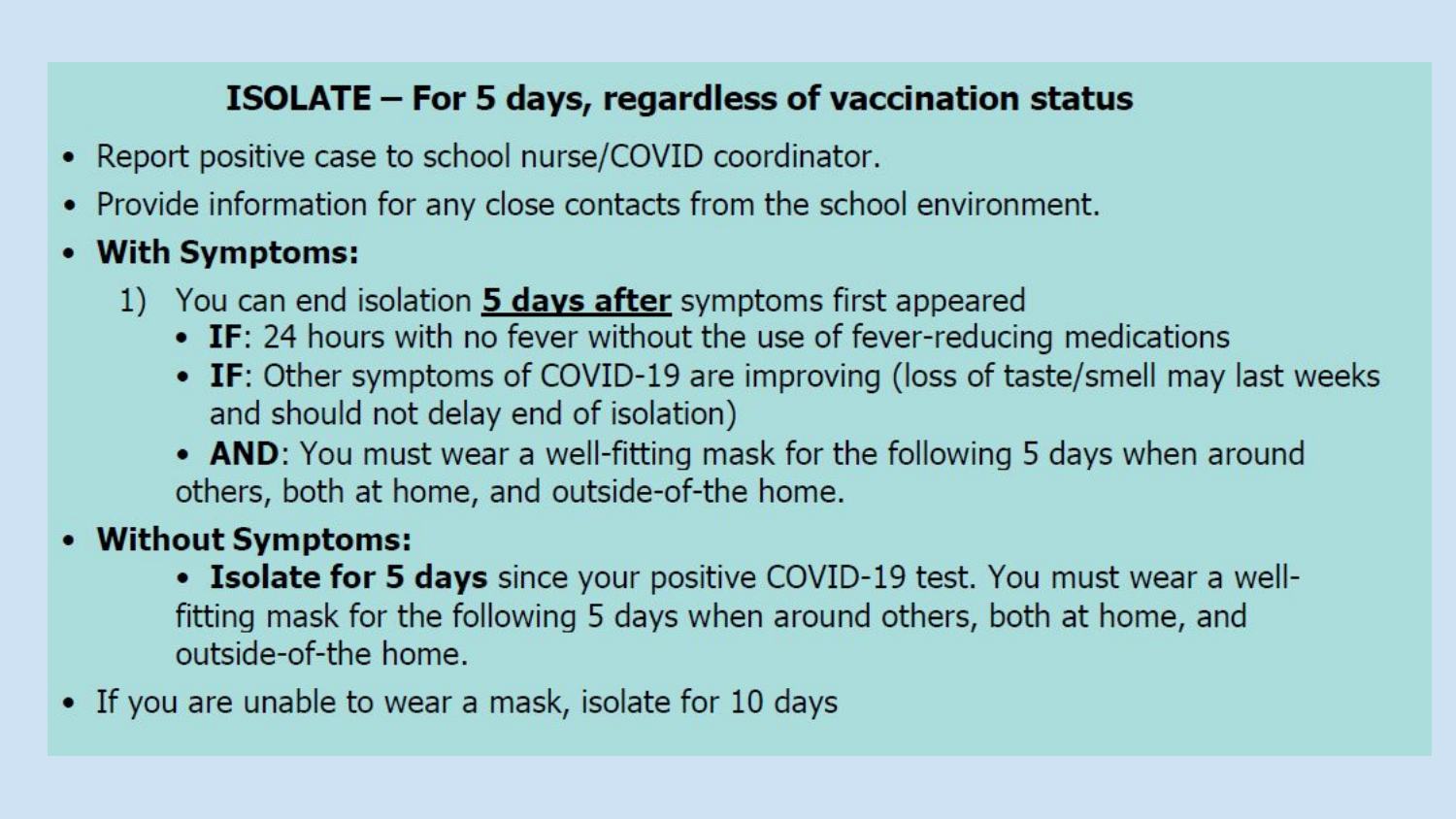### **QUARANTINE**

#### IF YOU:

- Ages 5 and above -Vaccinated & up-to-date (boosted if eligible) \*\*\* updated - 1/31/2022  $\bullet$
- You had a viral-test confirmed case of COVID-19 within the last 90 days.

#### **IF YOU:**

- Are unvaccinated, or partially vaccinated
- You are  $18 +$ , fully vaccinated but haven't gotten booster if eligible (five months after complete Pfizer/Moderna series, or two months after J&J vaccine).

#### **THEN:**

- No quarantine is required
- Wear a well-fitting mask for 10 days around others both at home, and when not at home
- Test on day 5 after your exposure if possible (not required if positive COVID-19 test in last 90 days)
- If symptoms develop, isolate at home immediately and get a test.

#### **Waived Wear mask** for 10 days

#### THEN:

- Stay home (quarantine) for 5 days.
- Wear a well-fitting mask around others at home and outside of home for another 5 days
- Test on day 5 after your exposure if possible
- If symptoms develop, isolate at  $\bullet$ home immediately and get a test.

 $5 + 5$ **OR TEST** TO **STAY**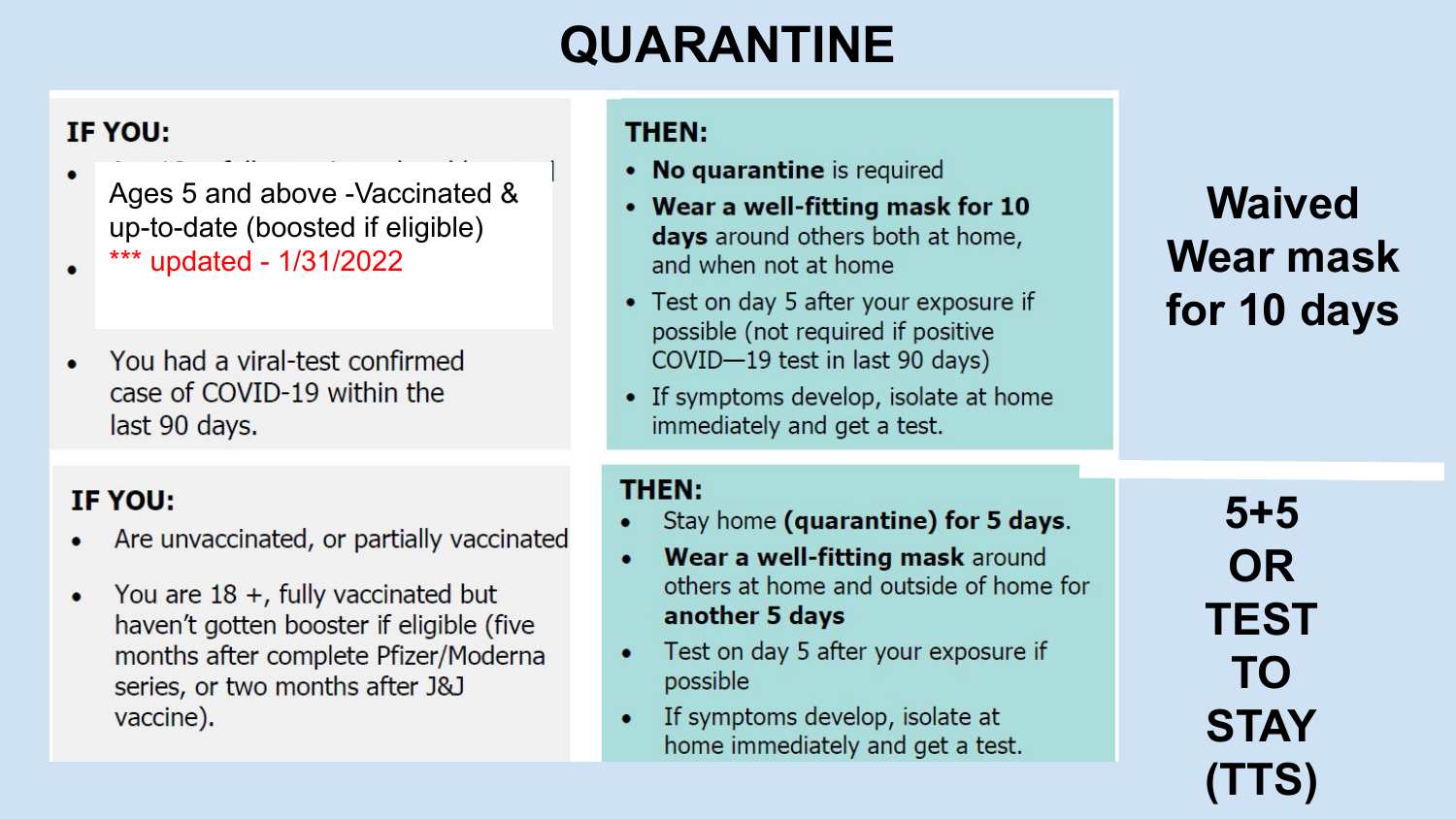# **TEST TO STAY - (TTS)**



- Test each evening x 5 days. Day 1 is day of exposure.
- Testing Sun-Thurs. At designated Quidel sites
- If negative can attend school next day
- Must wear well fitting mask for full 10 days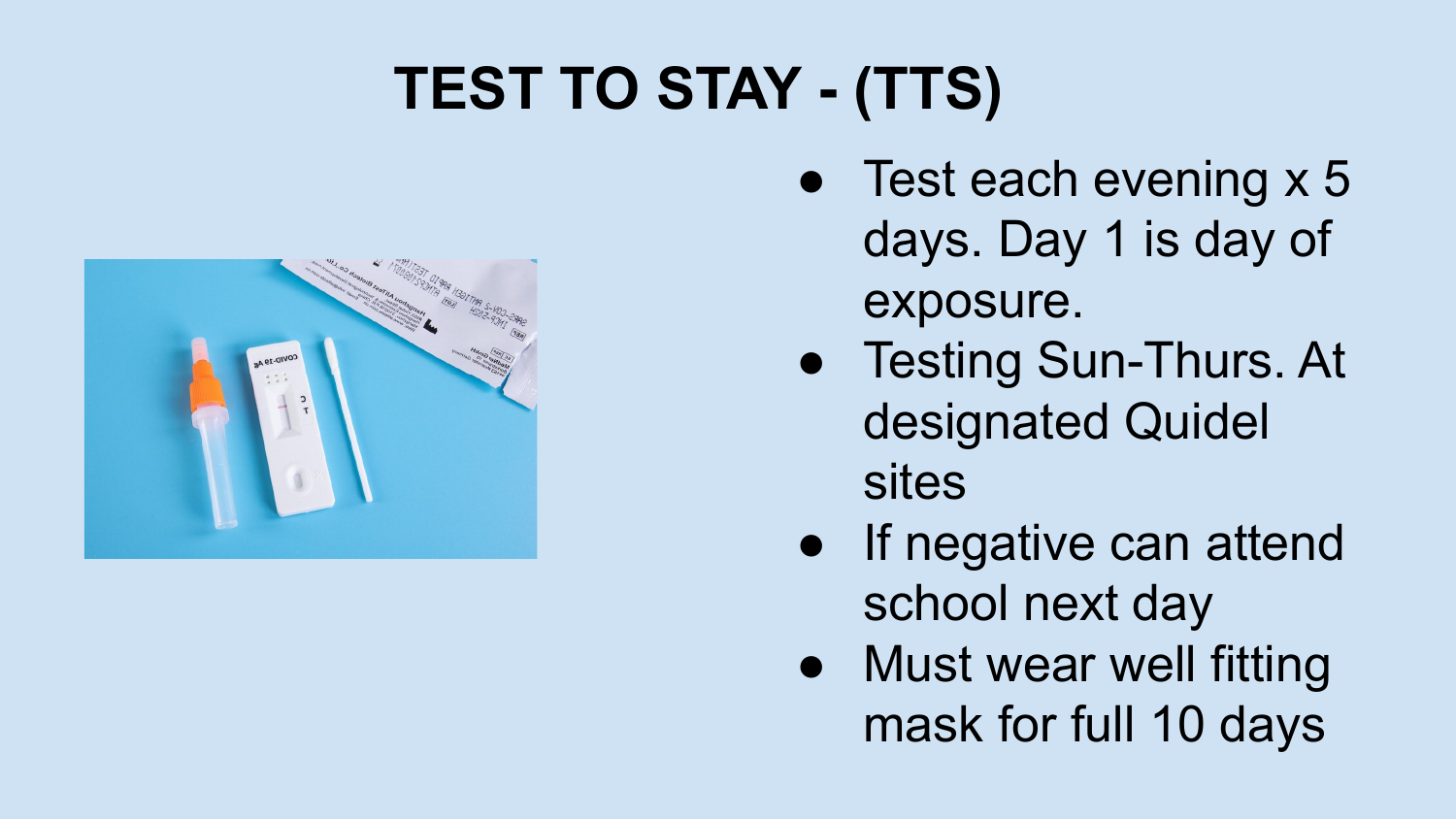

#### **So what is key to the application of the new guidelines?**

- Ability to **wear a well fitting mask correctly and consistently** (impacts both isolation and quarantine)
- **Vaccination status** (impacts quarantine)
- Hx of COVID 19 in past 90 days diagnosed with **OBSERVED TEST**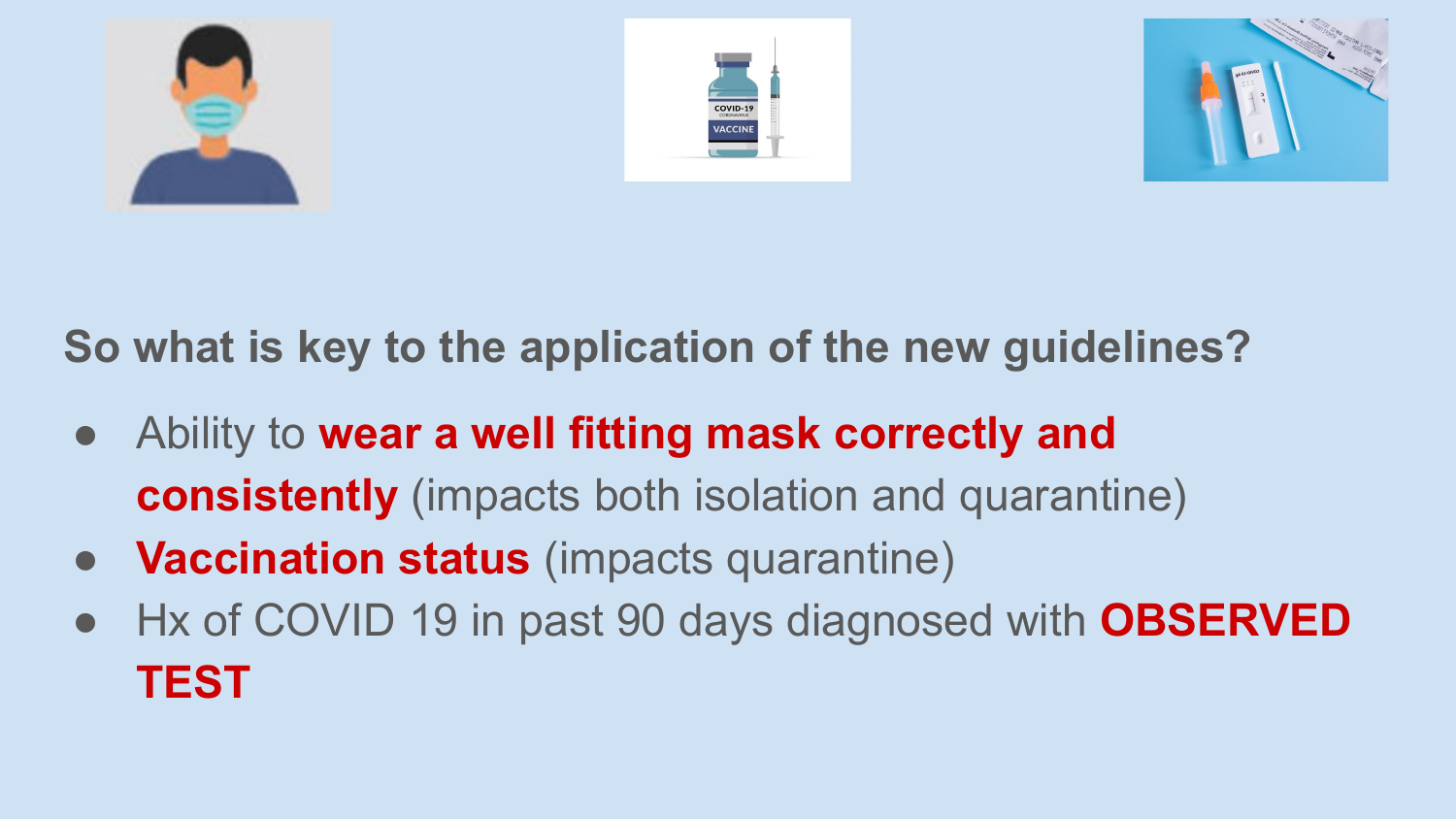# **\*\*\*\*HOME TESTING ALERT\*\*\*\***



**At this time individuals who tested positive via the use of unobserved home test kit in the past 90 days are not afforded the 90 day waiver should they be exposed to a positive case during the 90 days going forward.**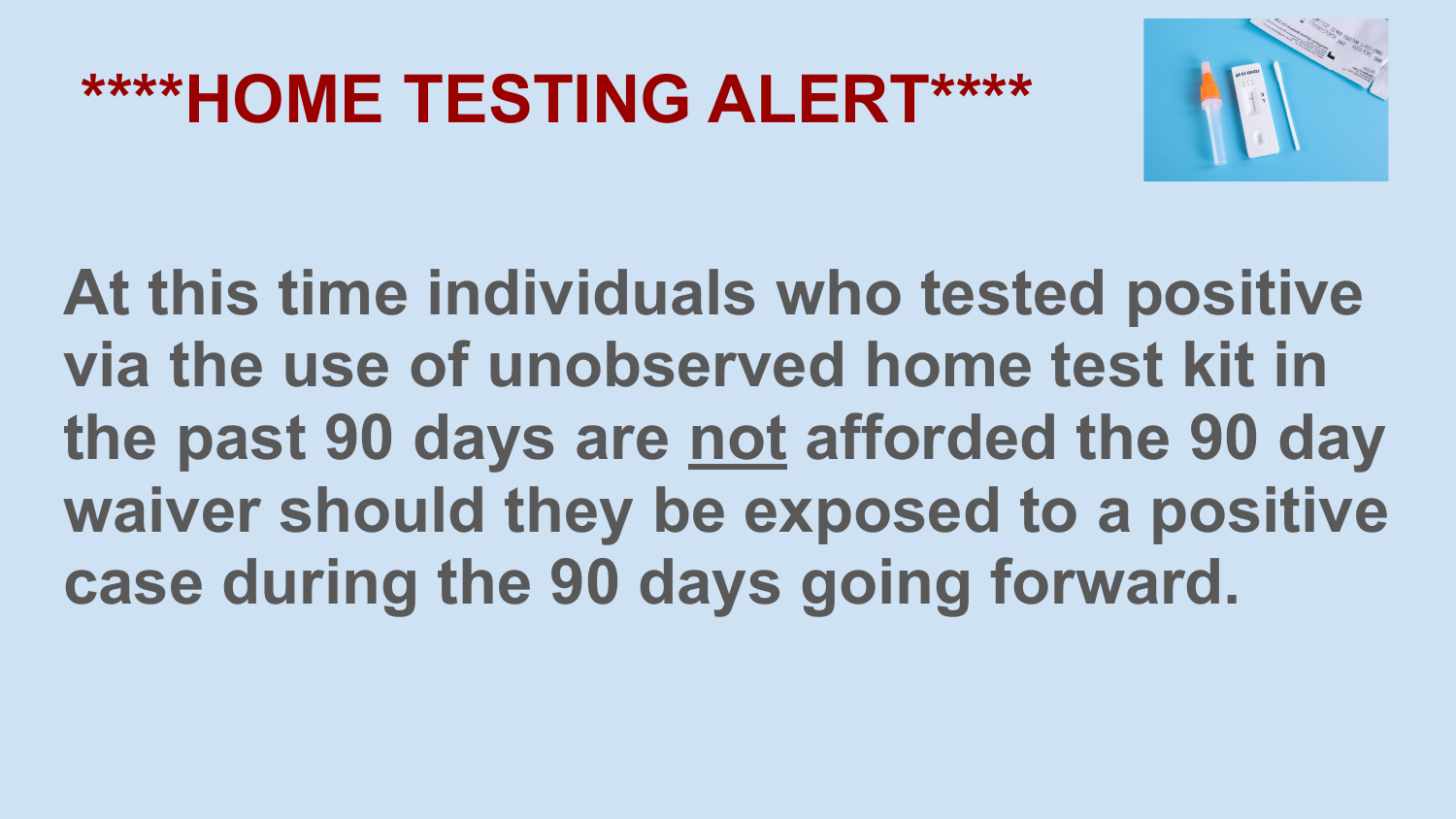



## **Contagious Period**

**FROM:** 48 hours before symptom onset or 48 hours before first positive test if asymptomatic

**TO:** 10 days after symptom onset or 10 days after first positive test if asymptomatic. Transmissibility declines over time.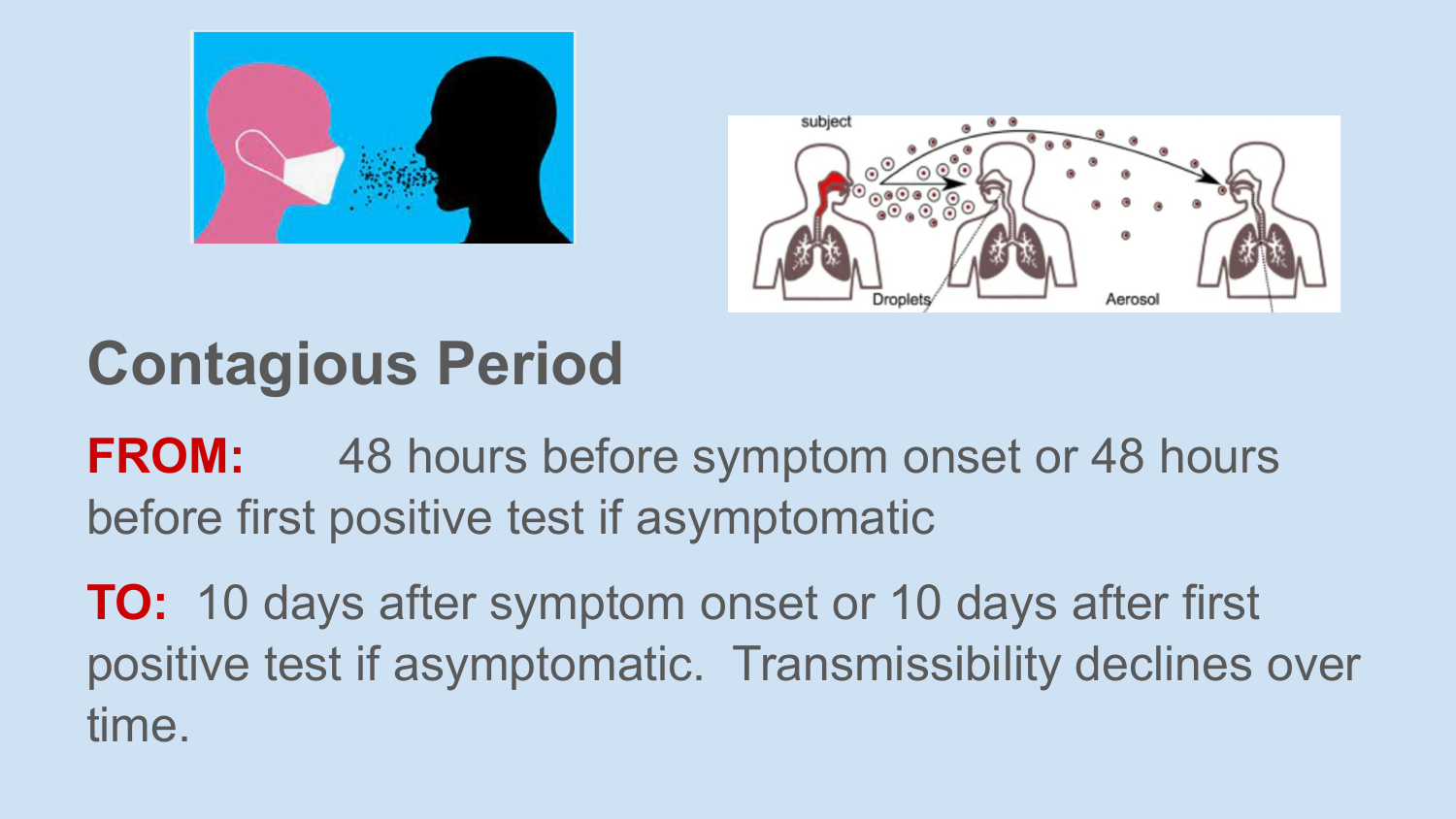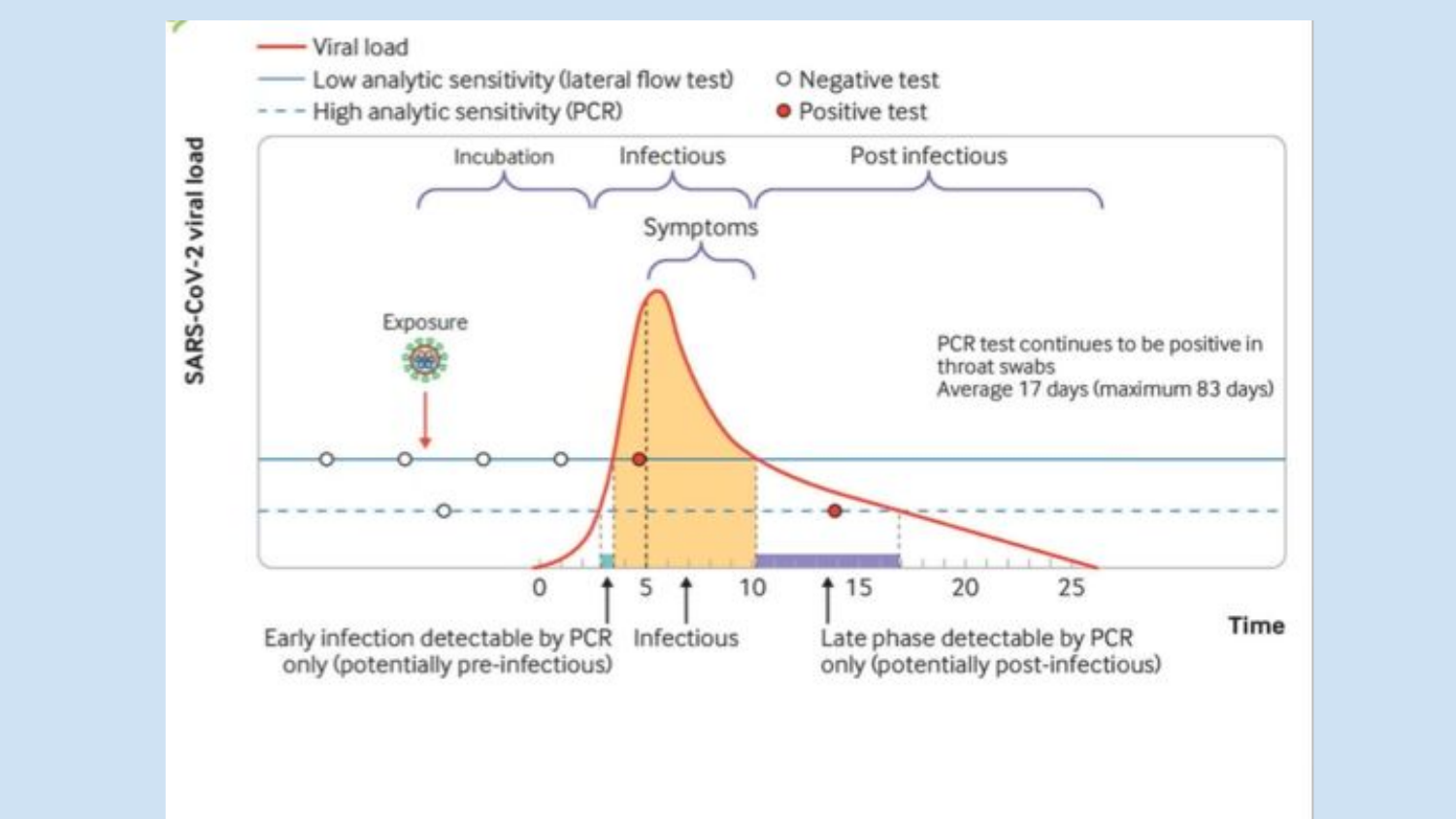### Transmissibility (CDC)



Figure. Modeled estimates of post-quarantine transmission risk quarantine duration. The light blue bars indicate the daily post-quarantine transmission risk if there is no clinical evidence of COVID-19 elicited during daily symptom monitoring. The dark blue bars indicate the post-quarantine transmission risk with the addition of a negative RT-PCR result from a specimen collected 24-48 hours prior.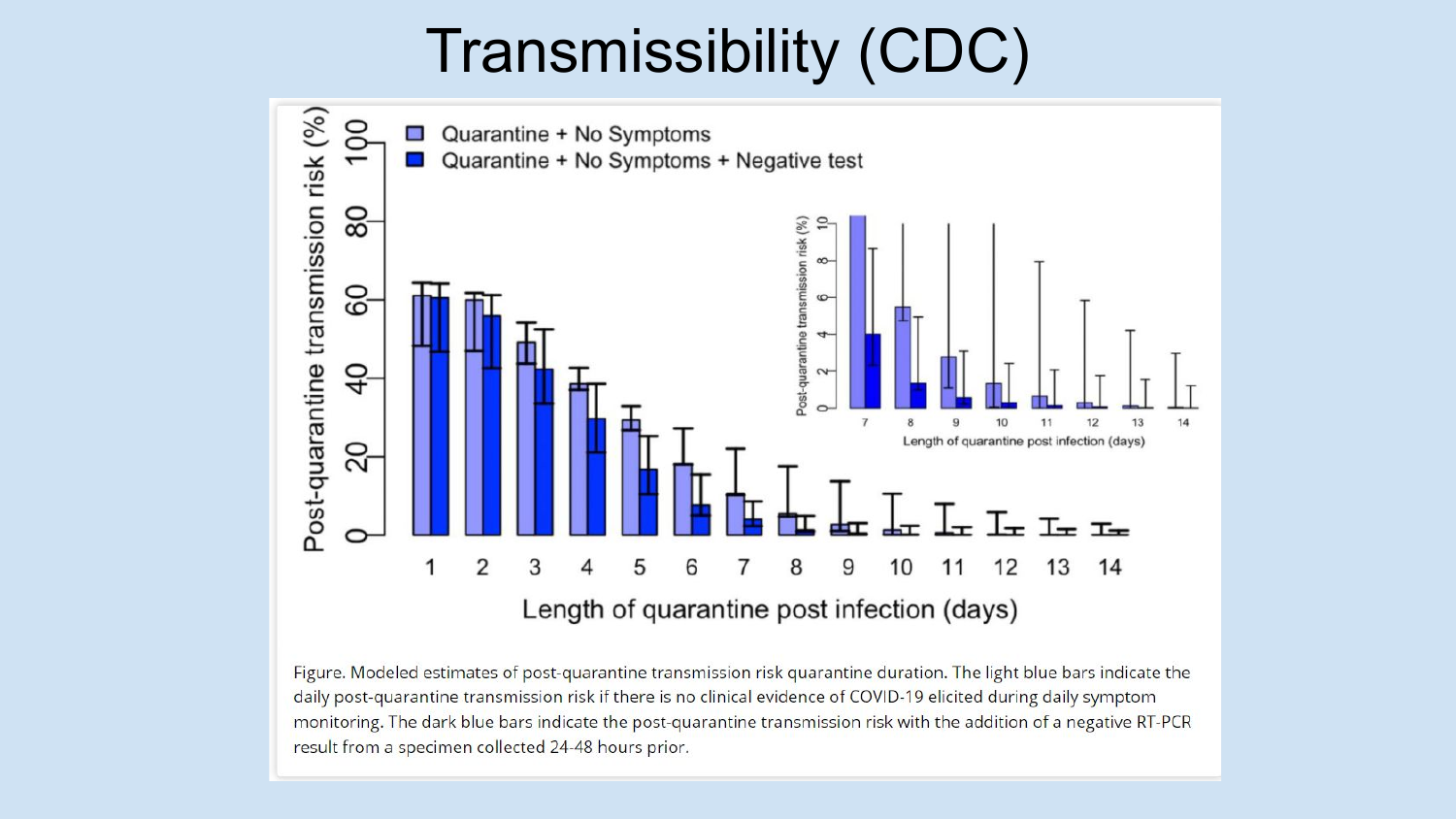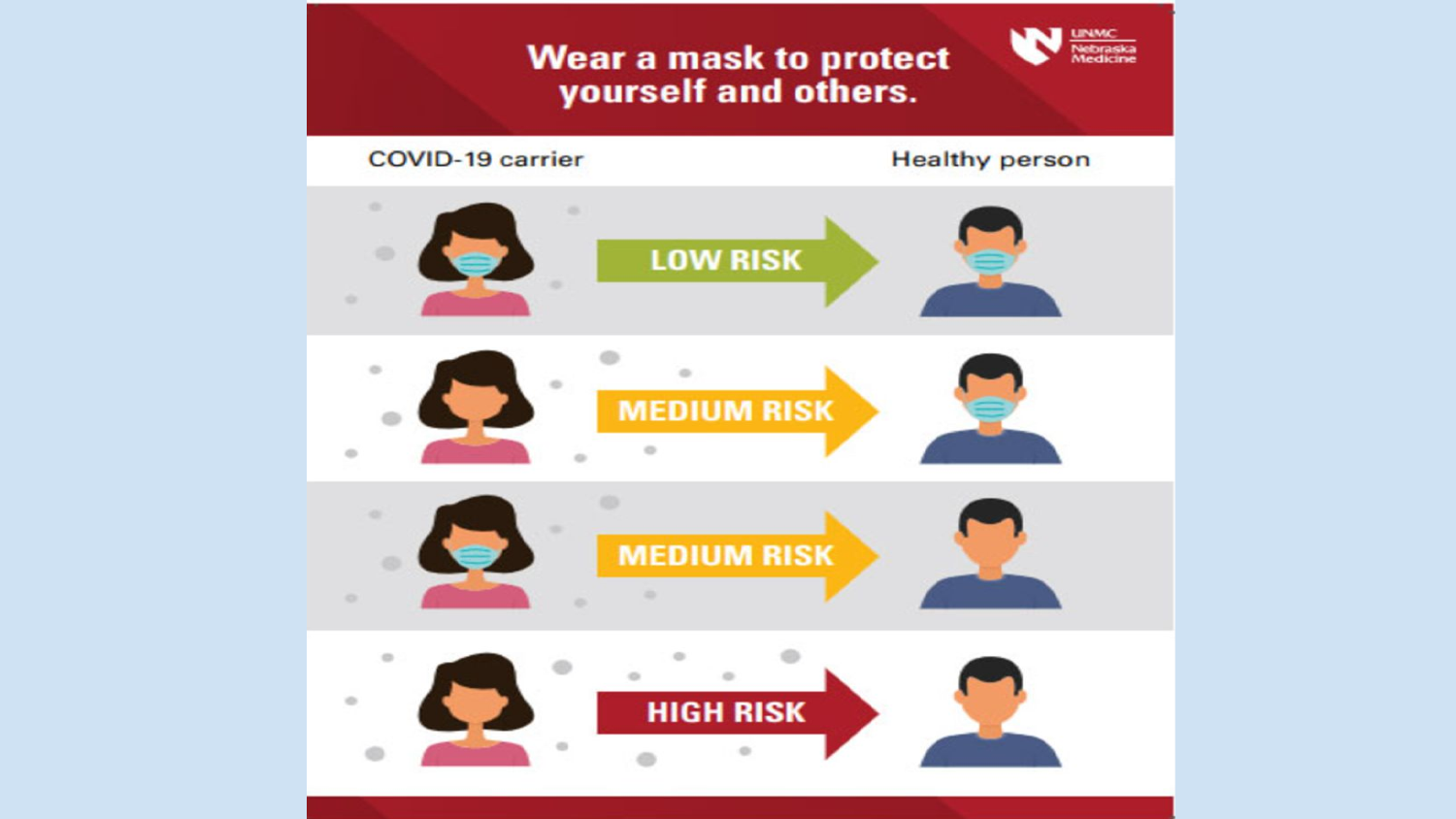# **A well fitting mask should:**

- Cover your nose and mouth and be secured under your chin
- Fit snugly against the sides of your face

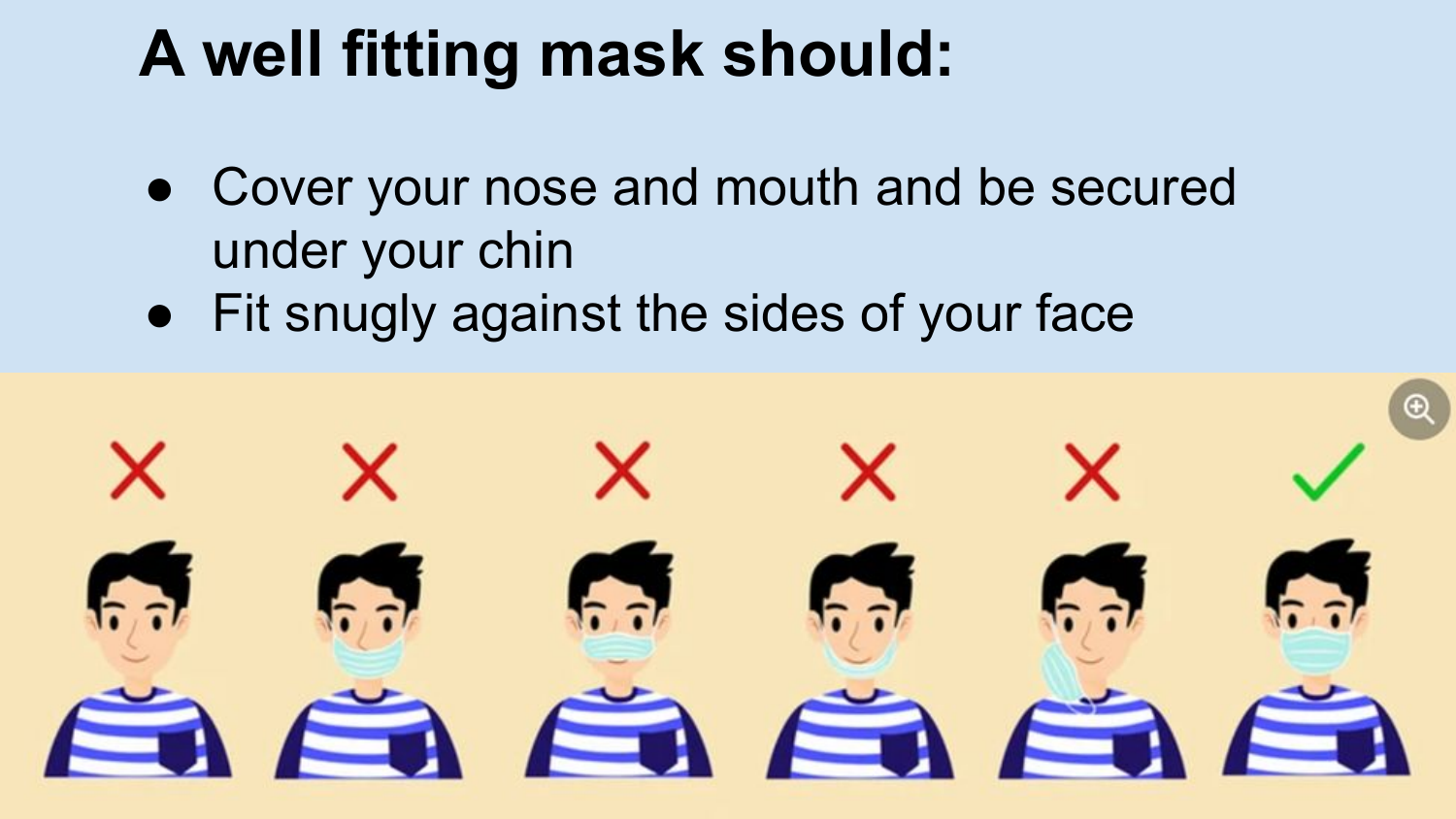

### Choosing a Mask



### Current recommendations are for KN95/KF94/N95





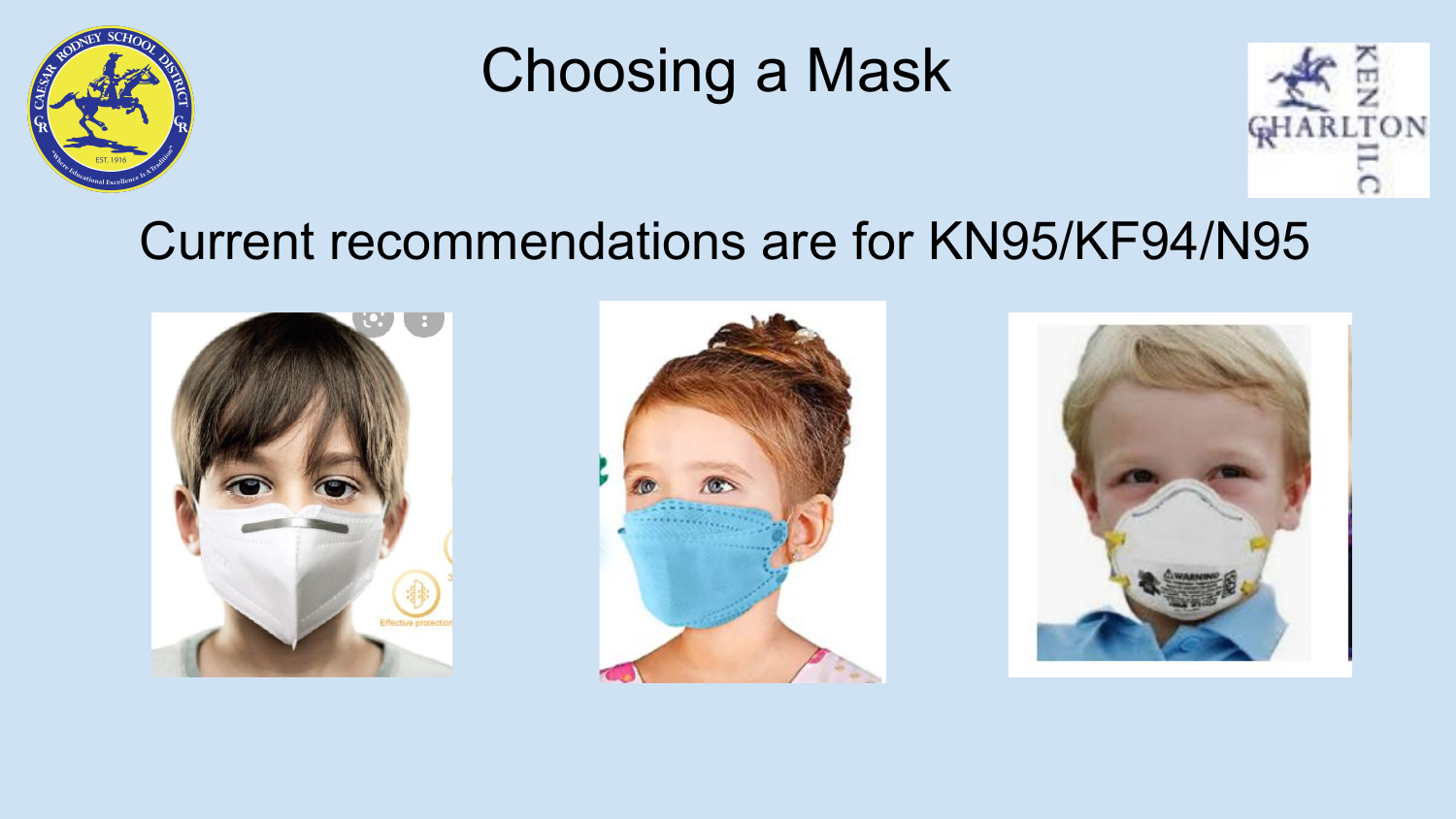

# In Summary



Under current DPH guidelines, **with correct and consistent masking** a person is:

- Eligible for shortened isolation
- Eligible for shortened quarantine
- **Eligible for Test-To-Stay**
- Eligible for waived quarantine (if fully vaccinated and up-to-date)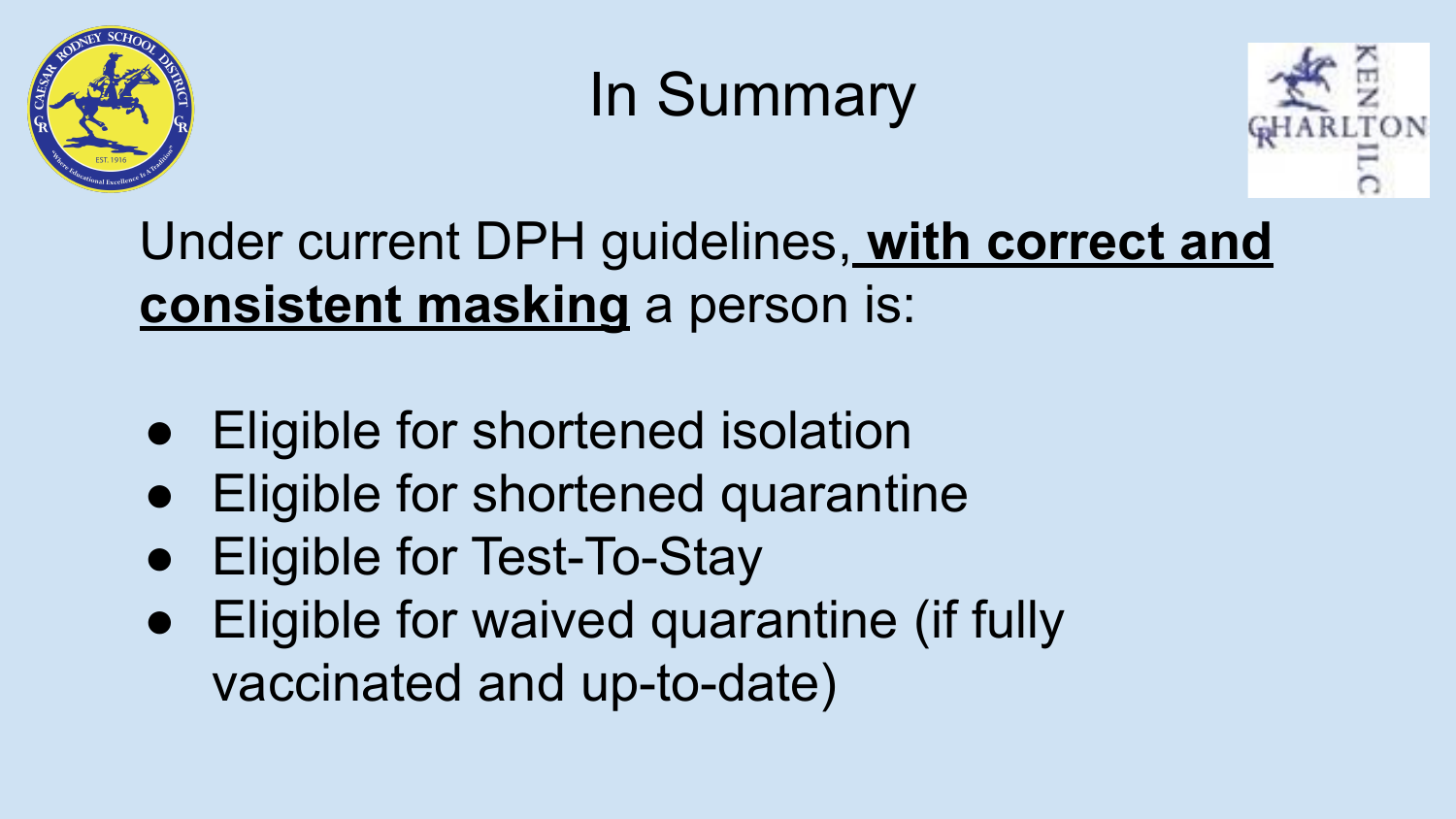

# Classroom Support w/Masks



Teachers/staff are expected to

- teach, model, prompt, and encourage appropriate mask-wearing
- notify families if their children do not wear masks appropriately
- provide info on classroom instruction to support mask-wearing
- Collect data on mask-wearing with support from our BAs
	- Teachers will share information with their families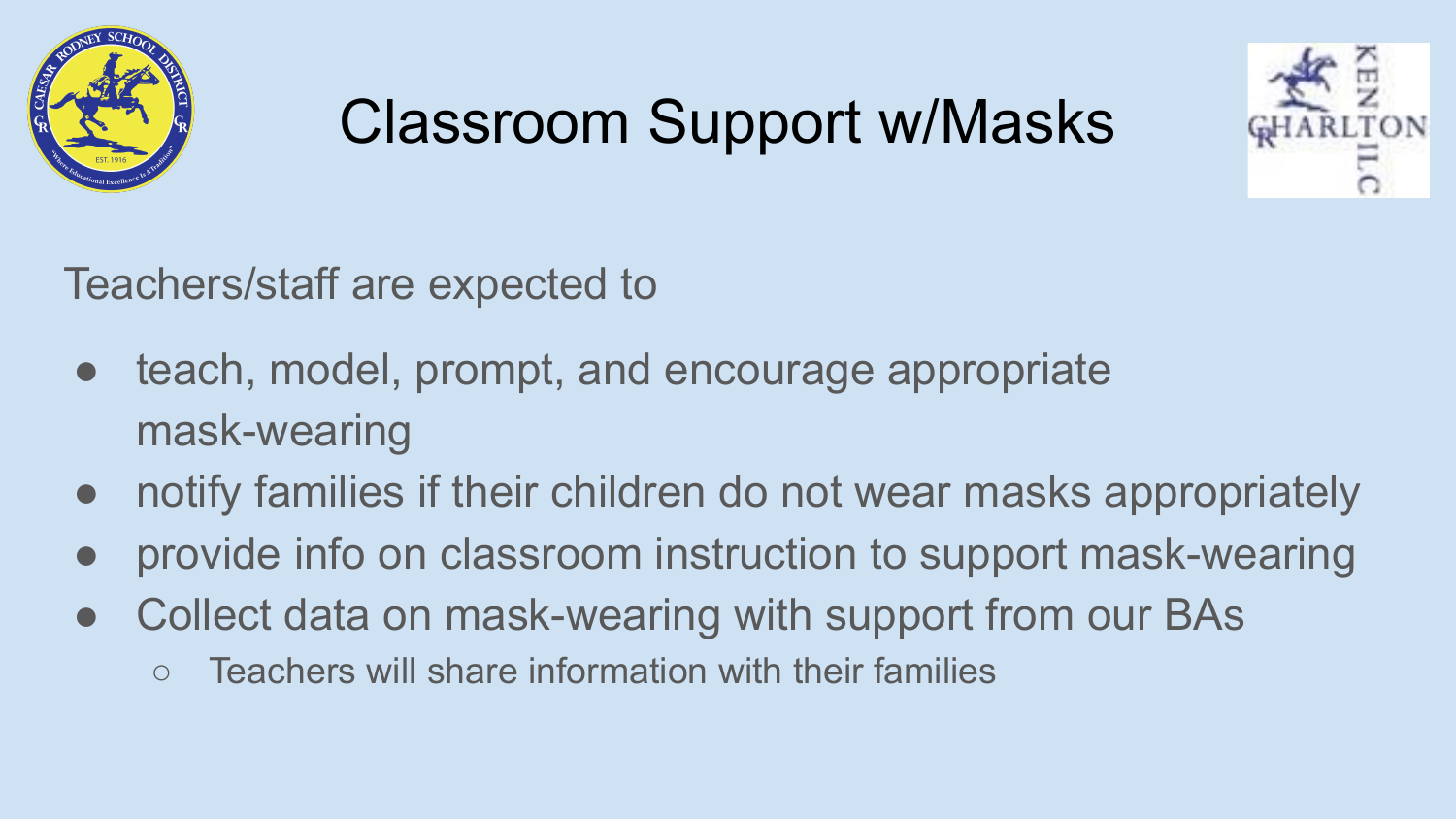

# Instruction and Attendance During Quarantines



**Teachers/Staff may provide**

- **● Zoom during the day**
- **● Asynchronous learning (Schoology courses, IReady, Achieve, work packets)**
- **● Coaching by phone**
- **● Attendance would be coded as "remote present"**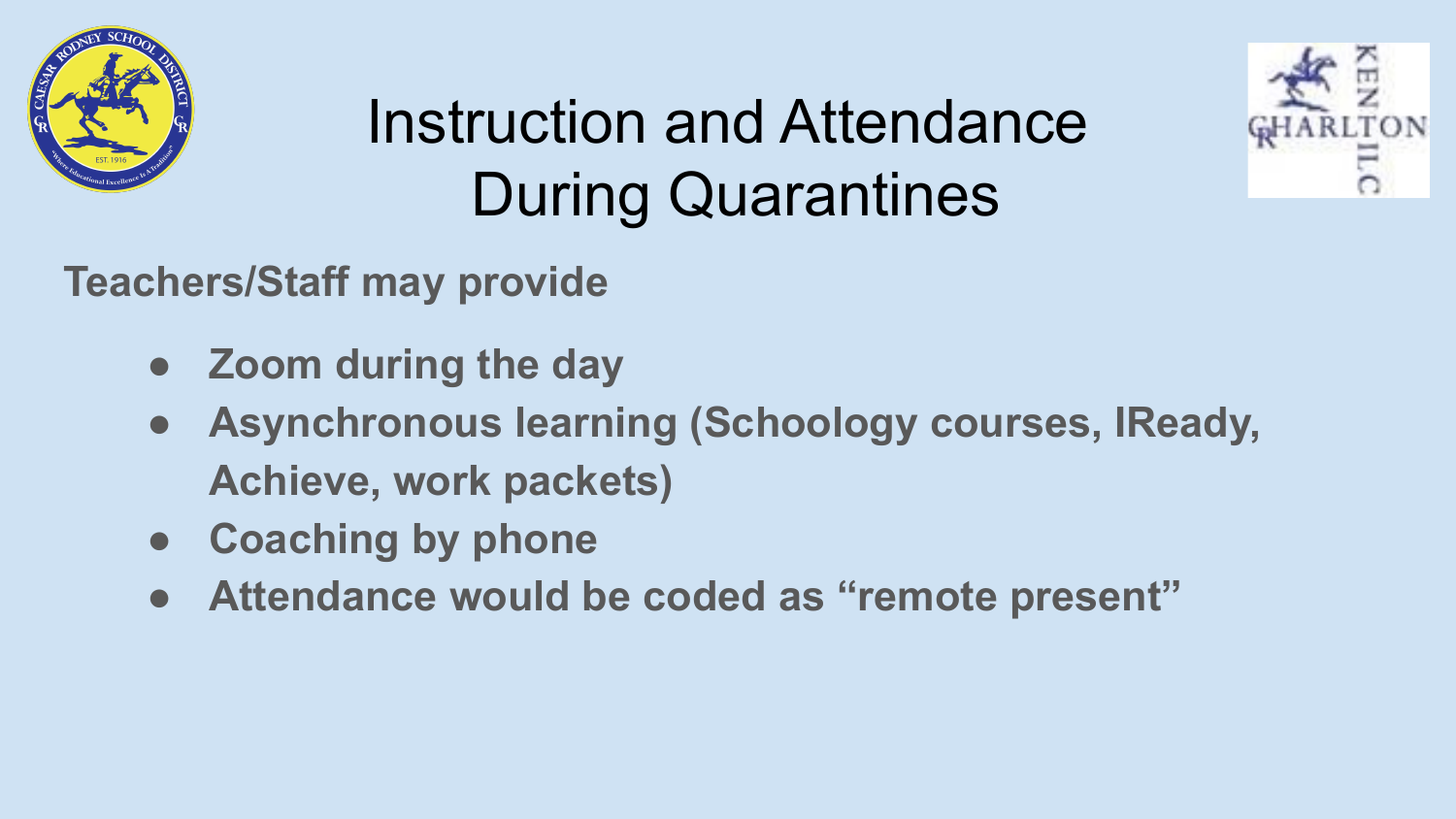

# Instruction and Attendance During Quarantines



- **● Via Zoom after school hours**
- **With Homebound instructor**
- **● Will need a Prior Written Notice**
- **● Attendance would be coded as "homebound"**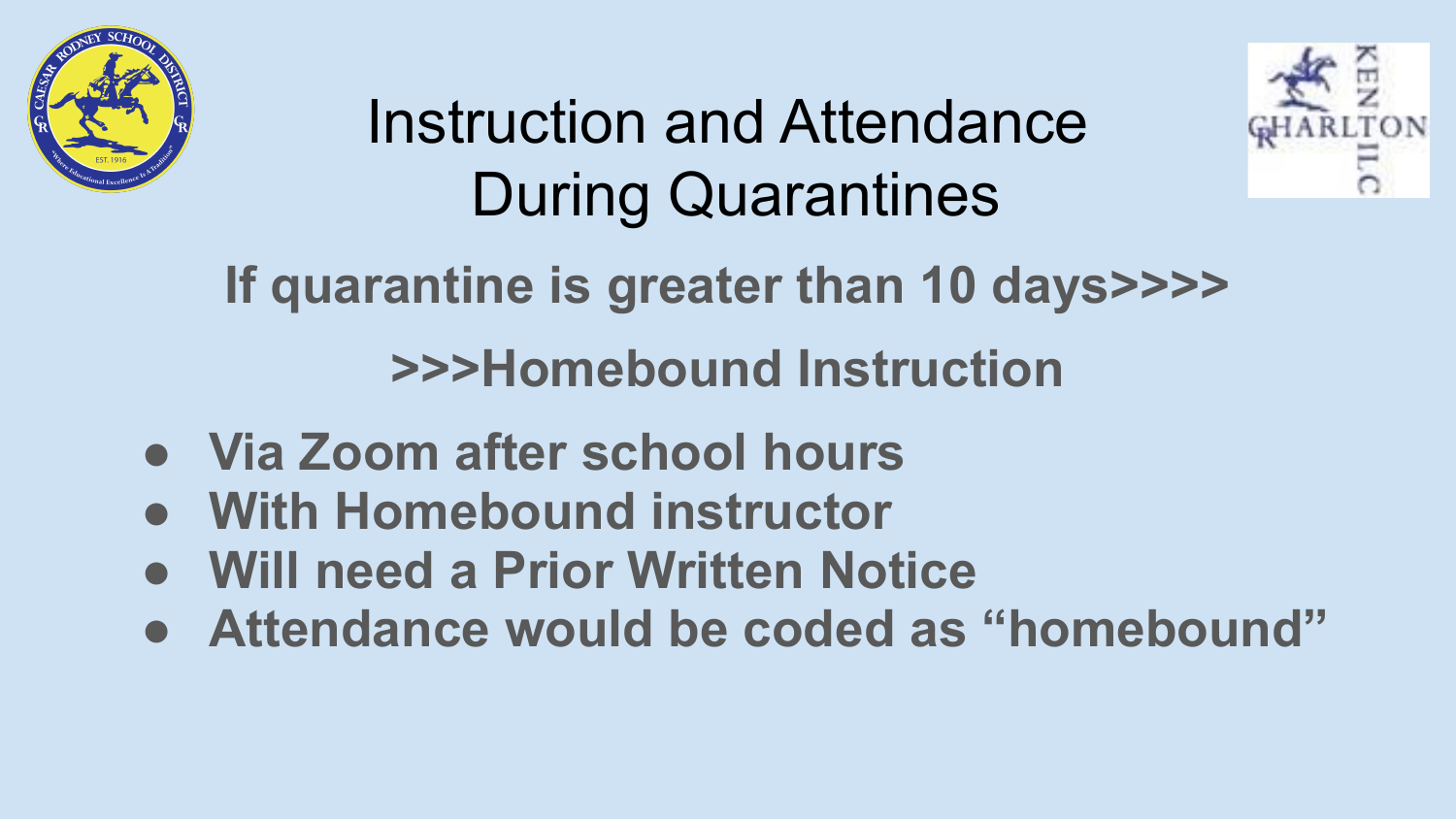

# Team Approach during COVID



#### **We will continue to**

- **● Teach, model, prompt, and encourage our students to wear masks correctly and consistently**
- **● Practice social distancing and mitigation strategies**
- **● Offer instructional opportunities during quarantines**
- **● Follow DPH guidelines and also bring our questions and concerns to DPH**
- **● Stay informed through statewide discussions/forums**
- **● Advocate for our students**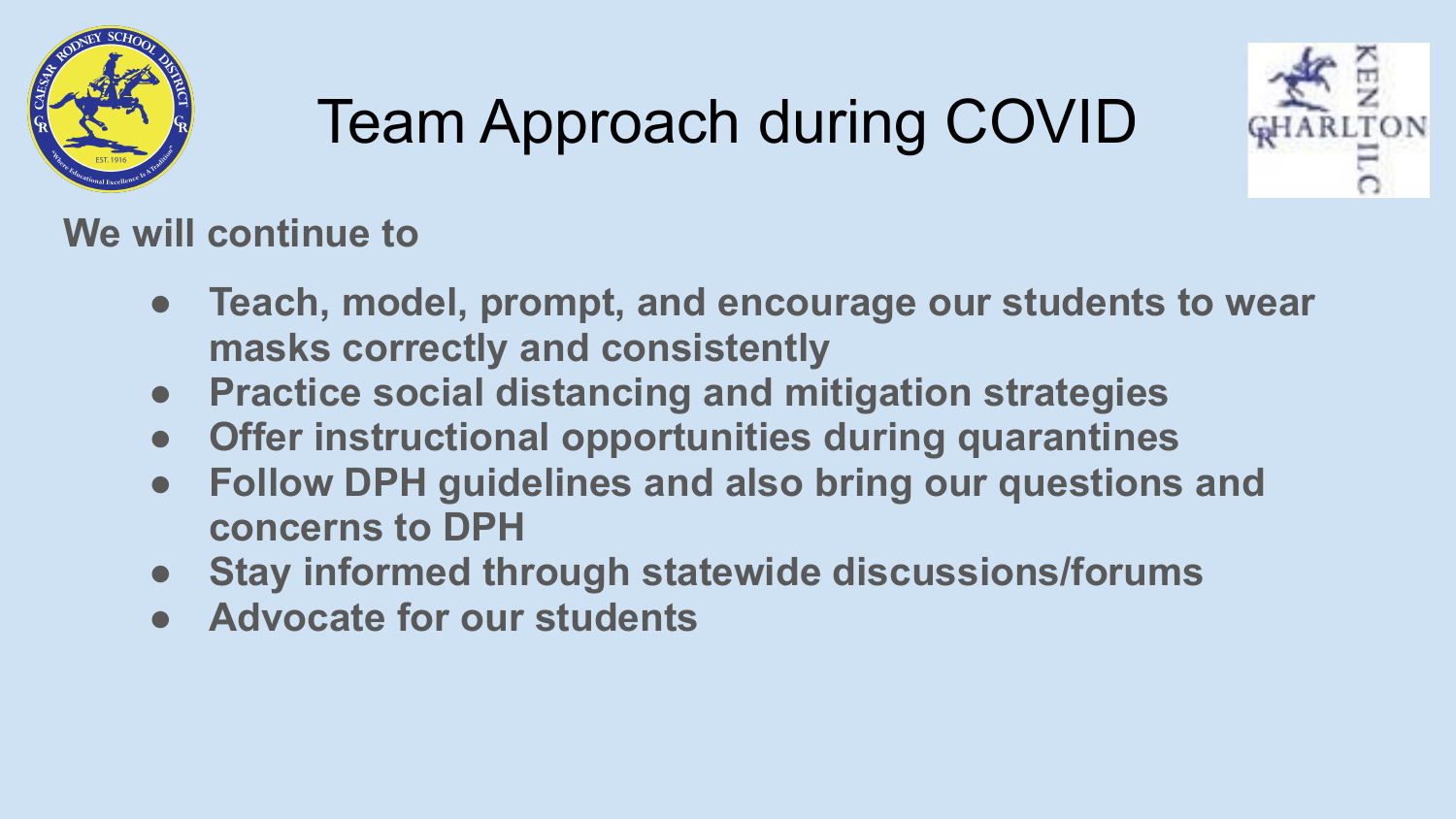

# Team Approach during COVID



**We need your continued support to**

- **● Work on mask-wearing at home with your students**
	- **○ Please make sure to send your child into school with a mask on (also helpful to put a spare mask in your child's backpack).**
- **● Review and practice social distancing and risk mitigation strategies at home and in the community**
- **● Communicate with our school nurses, classroom staff, and admin**
- **● Advocate for our students**
- **● Contact DPH with any concerns or questions related to the state guidelines**